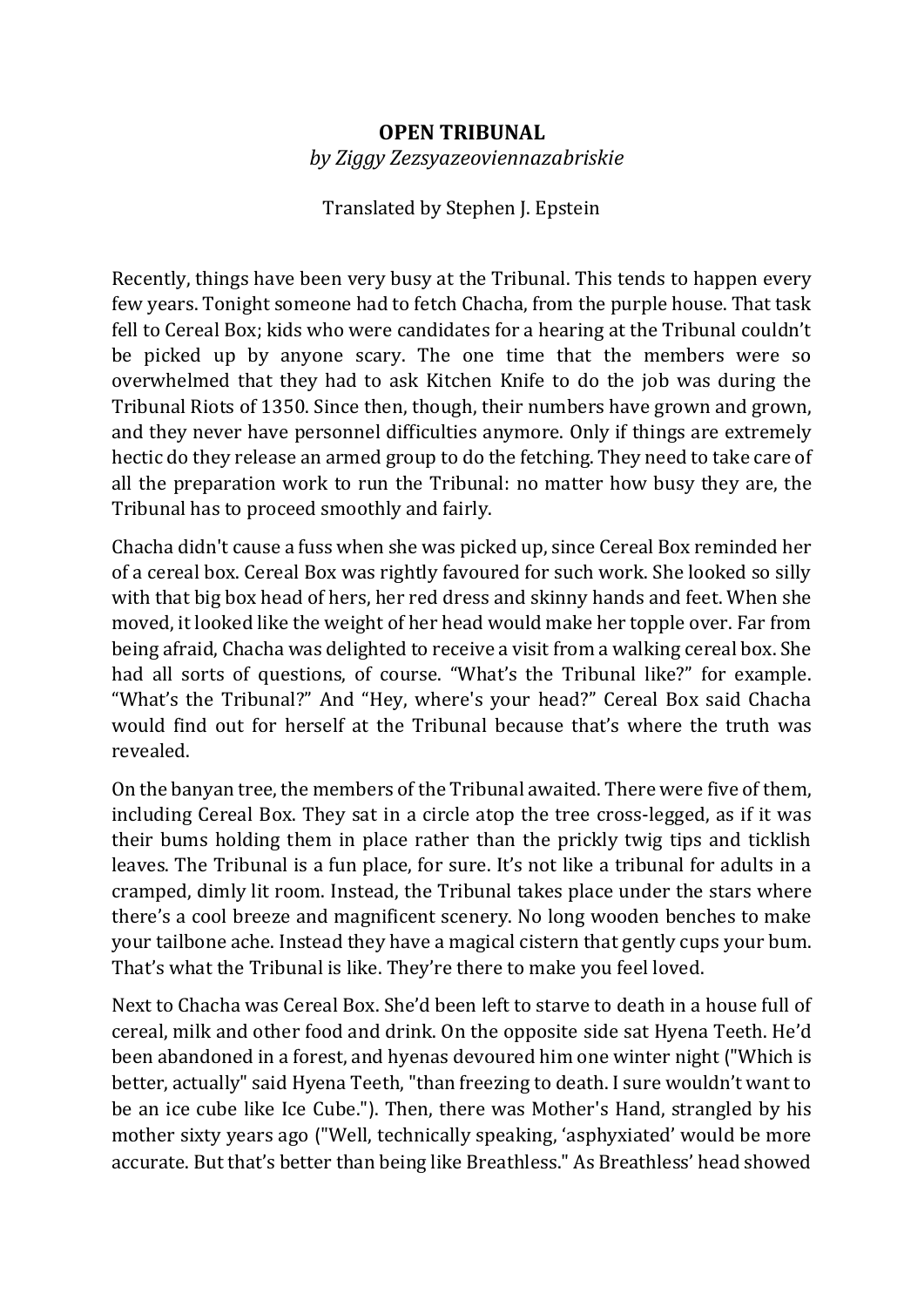a loss of breath, he had no head at all). On the other side, Pillow was chatting quietly to Sink (Pillow and Sink both had their own respiratory issues, so they couldn't talk too loudly or too often). A surrounding hubbub arose, from the direction of a row of trees. "Other Tribunals are in progress now," said Cereal Box. She'd already explained that every treetop had been reserved for Tribunals during the Trial Period, as they called it.

Presiding over Chacha's Tribunal was Mother's Hand, and he, bearing a head of five fingers with their nails painted, glanced about to signal an end to private conversations. Dutifully, the members of the Tribunal fell silent and sat up straight facing Mother's Hand. Mother's Hand cupped his (real) hands solemnly. The session was now called to order.

\* \* \*

Hyena Teeth's role was to explain the meaning of the Tribunal. No one remembers when Tribunals started, but everyone knows that they're opened by a boy who has a wolf head. "He doesn't attend, but he was the first to think they'd be worthwhile, 'cause dead children make him sad. His job is to question the children and figure out where they should go, you know? Kids get confused if they aren't told what they should do."

"Like Smashed Skull, who fell into a well because no one said that kids shouldn't jump into wells," commented Mother's Hand. He was fond of reminding others who had died and how.

"Well, since that's his job, he has to see why children die. It makes him sad a lot of the time. But if something stops children from dying in strange ways, he doesn't have to take care of them. Those who care for them are children who died in strange ways too, and their job is to keep it from happening. So, the Tribunal's purpose is to decide whether children should be spared strange deaths. If you die a strange death, though, you get promoted to the Tribunal Committee and your head shows how you died. If you're not considered a person when you're alive, you shouldn't look like one when you're dead. We hold the Tribunal so we know whether you're better off continuing to live or not. So you don't wind up like us, get it? Sorry to bring it up, but dead because of the person who should have cared for you. Just ask Cereal Box. She'd be happier for sure If she'd been able to go before starving for two weeks and dying in agony."

Cereal Box agreed.

"*Go*?" Chacha asked. "Go where?"

"Oh, it's not about being torn to shreds or anything like that," said Hyena Teeth, who liked learning deadly tips and tricks. So far the trick he liked most was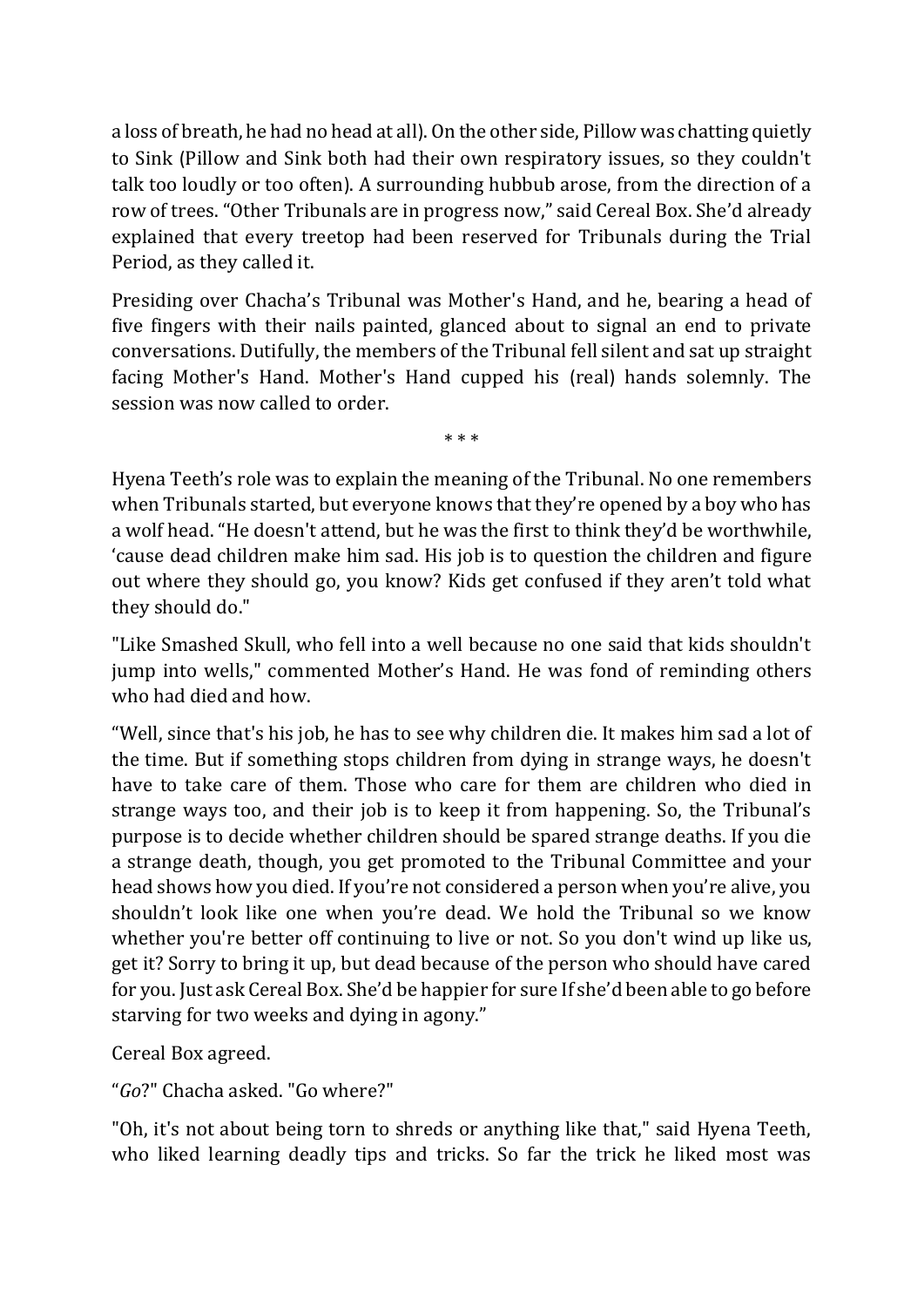abandoning children deep in the forest so that they get gobbled up by hyenas. "Just invited to go. Above. The way Cereal Box invited you."

"If this had happened a while back, your picture would probably have shown up on milk cartons," recalled Cereal Box. She'd been alive when it was trendy to put notices for missing children on cartons. "But not all children, of course," she added hastily; the Tribunal had been reprimanded by the Missing Children Division.

"In a season like this lots of kids die," said Mother's Hand. "Everyone has to stay indoors, and it can make people a little crazy, you know? And after all, if the people you live with are dangerous, you're in even more danger if you can't leave the house."

Sink let out a low howl; he'd died *in a season like this*. No fun, indeed, to remember that you were the only one who'd been murdered. But what can you do? If your parents are grumpy because fear is their daily companion, and *you don't catch cholera after it's killed all your friends,* they could drag you into the sink and drown you. Mother's Hand patted Sink calmly, using his large hand-head. "Yes, but not everyone who comes to the Tribunal comes for strange, violent deaths. Pillow?"

"There are provisions limiting the meaning of 'strange deaths' in the Tribunal that we must comply with, of course," said Pillow, who'd been smothered with a pillow. His job was to explain details in accordance with the regulations. Each Tribunal he declares: "According to Article 1 point 5 of TAP MS NO. I/MS/0000, 'strange deaths' are defined as 'unnatural deaths in children caused by a caregiver, which occur intentionally or unintentionally on a limited basis, through direct or indirect involvement'. Unintentional on a limited basis includes but is not confined to oversight, neglect, intentional deprivation of consciousness, direct or indirect participation via application of pressure, and so on. For a more detailed definition, please refer to the document provided in the goodie bag for Tribunal Case Number 5454/Mgkn.Mt/2021/MS Phn. Brgn."

Mother's Hand then asked Chacha some crucial questions. Was she okay? Had she ever been beaten? "It's ridiculous to go Above and become a clot of blood like Blood Clot, who was beaten to a bloody mess and died from loss of blood," she said. Chacha had never been beaten, but she was keen to see Blood Clot, who apparently had a head shaped like a clot of blood.

But Chacha was fine. Oh, she'd be scolded if she didn't obey, but she was fed, and she hadn't been held in a strange way. The only thing that had changed was that no one from home went to work. This made Pillow burst into tears—he'd been smothered with a pillow on the day his father stopped going to the office. Children always cry at the Tribunal; that's why the Tribunal needs to make them loved.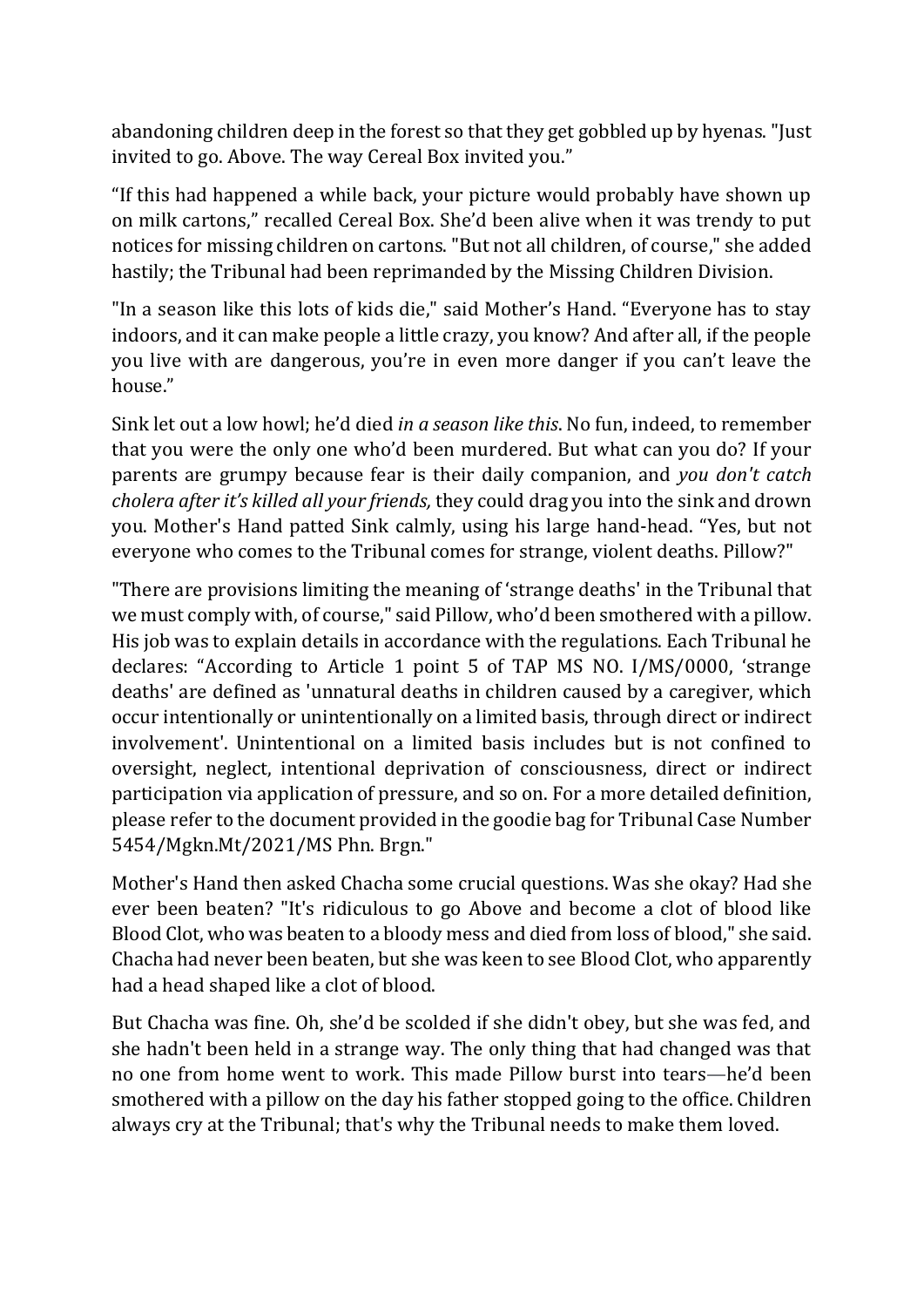After telling her story, Chacha was sure that she wouldn't die and said, "I'm not going to die from just being ignored. If I get punched, then, okay, I'll die."

Smashed Head *indeed* had died after being walloped by his father, a strapping man whose job was to punch walls until they caved in and then steal the television behind them. But children who are merely ignored—neither scolded nor invited to play—*could* avoid death. They could live to adulthood, then die. *Could*. But the Tribunal Committee had enough experience to understand that such a life was not at all pleasant, and their inability to do something about it gnawed at them. In any case, their tasks were *specific.* Poisoned Porridge had petitioned to have the Tribunal's authority expanded through a redefinition of duties, but the details were so messy and complex that he wound up feeling like he'd rather swallow another seventeen bowls of poisoned porridge than continue the initiative.

But the Tribunal Chamber for the case of neglect already knew that they could only surrender and be left unsatisfied. Mother's Hand had to say, "True, you won't die from being ignored," while scratching the orange nail polish on the thumb on her head nervously. "But never getting breakfast until two in the afternoon isn't pleasant. You'll suffer from stomach trouble when you grow up."

"Yeah, but you can put up with ulcers," said Cereal Box, peeking at her expired Growth Plan notes, which stated that she'd have had acid reflux for the rest of her life, if she hadn't died at age five.

"Well, as far as I'm concerned, just because kids can put up with it, the point is, *they shouldn't necessarily have to*. Why not just feed them?" said Hyena Teeth, whose heart was as hard as a hyena's teeth. "I wound up a meal because the hyena's cub was hungry. My left hand became its food, you know? And then my hand turned into poo, and the poo became fertilizer for pine trees. The Committee said it was one of the funniest places for a Tribunal they'd ever had."

"Pine poo!"

Then they quarrelled, because, after all, the Tribunal was a place to quarrel. Other Tribunal members took the opportunity to rest and nap on the leaves. Pillow allowed Chacha to sleep on top of her head. Pillow's head was of excellent quality, stuffed with goose down. Very comfortable, although Chacha had to be careful because the feather tips tended to prick children who weren't paying attention. Mother's Hand rested beside her. Sink just sat down; if he were to lie down to sleep, the water in the sink would spill.

After some time, Mother's Hand made a fist of his head-hand with the index finger protruding. "Look," he said, his head-finger following a glow that shot up into the sky nearby. Chacha could make out a shape within the glow: a small figure with short legs in pyjama pants; a bloodied, sad-looking brain replaced the head. "It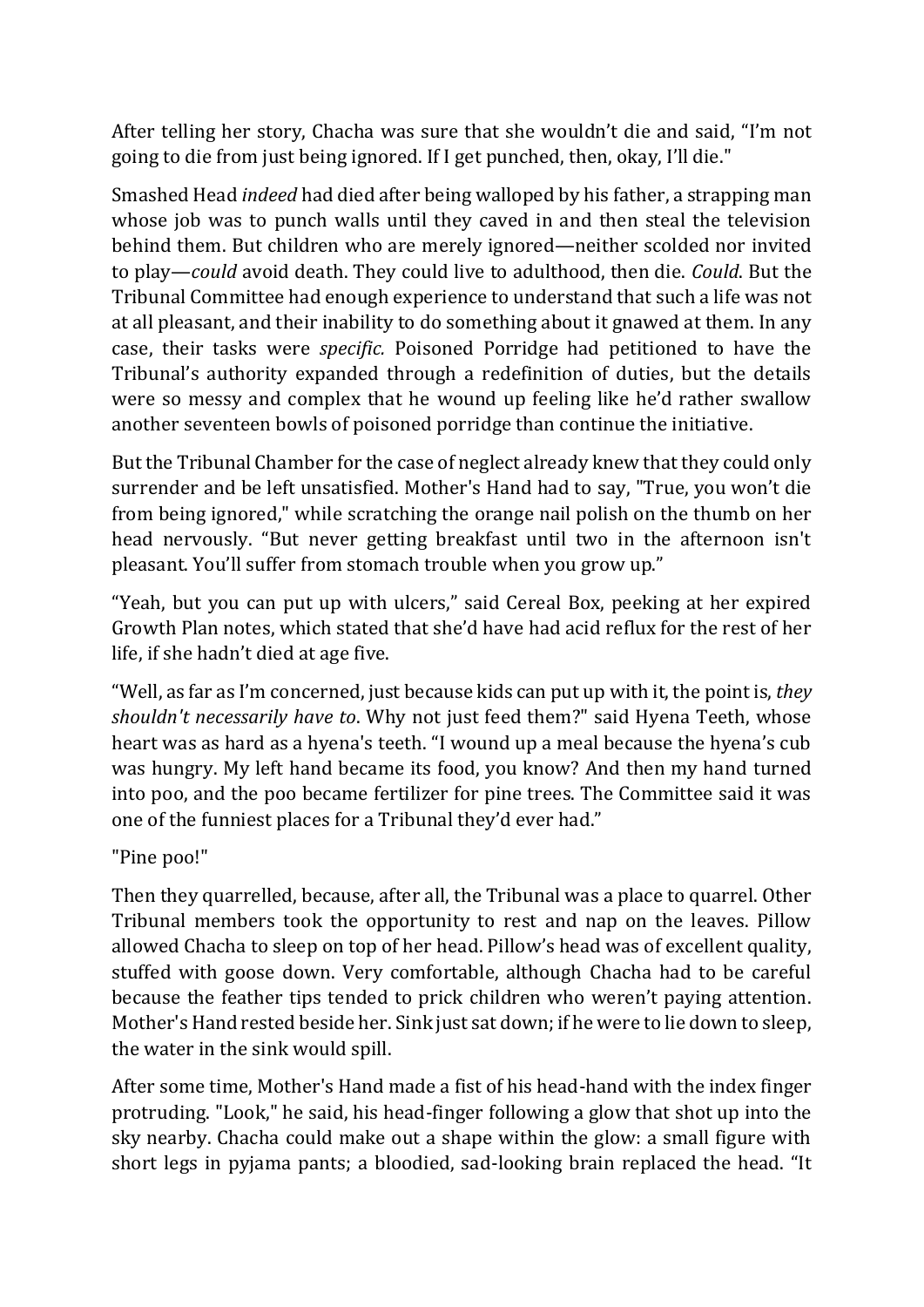looks like he was pushed and hit a wall or table, then had a haemorrhage. I've seen someone else who looks like him. His name is Busted Brain."

"His name is Mumu," said Chacha. "He lives on Salak Street." She pointed toward where the bloodied brain had gone. "Those were Mumu's pants."

The hand of Mother's Hand had stretched. He was sitting now. "Is either his mum or dad mean?"

Chacha nodded.

"Well," said Mother's Hand, already glancing in that direction again. "That's the way it is. Since this season started, thousands are going Above. That's why we're worried." He turned towards Chacha once more. "I hope that doesn't happen to you."

"They're not going to beat me, honest," said Chacha.

"You can't be sure."

"Uh-uh," she spoke again, stubbornly. "There's Nana and Grandpa. If I get hit, they can poke back with a spear."

"Oh!" Mother's Hand swung his hand-head enthusiastically. His fingers beckoned for the Tribunal to gather. "I see! There's someone else in the house? Do they take care of you? Feed you?"

Chacha nodded. "If my mum and dad haven't left work when it gets late, they fetch me and invite me to eat. Nana and Grandpa live downstairs. I'm upstairs."

"Then there's no problem," said Mother's Hand. "The preparatory documents for the Tribunal didn't mention secondary parental figures. If someone else is looking after you, you shouldn't die. With luck, you might not die until you've grown up, and not even have serious emotional issues! Great. Cereal Box will take you back home. Good luck! Next she has to fetch Kiki from the yellow house… Damn. Another case of neglect. Oh, Chacha?"

Cereal Box stopped, as did Chacha. Even though he hadn't been considered a person while alive and could not take the form of a person upon dying, with his head in the shape of a hand without a face, Mother's Hand smiled. He asked:

"Do you like being alive?"

Chacha nodded.

The Tribunal Chamber happily agreed to return her. Only children who really wanted to live nodded without hesitation. Cereal Box stretched out her bony arm and grasped Chacha's fingers. "Come on," she said. Chacha jumped down from the tree with her.